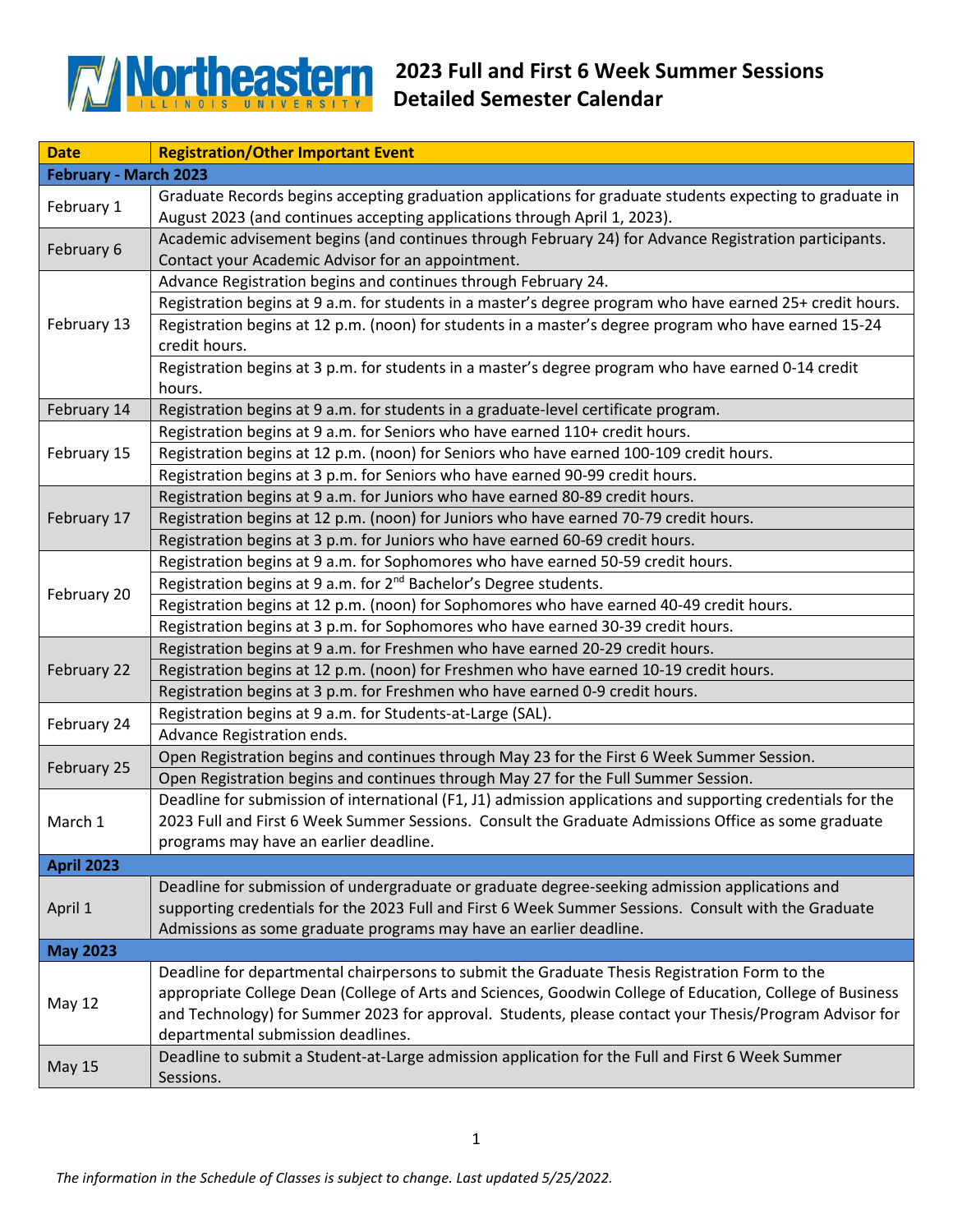## **2023 Full and First 6 Week Summer Sessions Detailed Semester Calendar**

|                  | First payment due for students who registered from February 13 through May 19. Payment due by 4:30           |
|------------------|--------------------------------------------------------------------------------------------------------------|
|                  | p.m. in person or by 11:59 p.m. via NEIUport. Students receiving financial aid should confirm with the       |
|                  | Office of Financial Aid.                                                                                     |
|                  | Deadline for college Deans to submit the Individualized Study Registration Form for Independent Study to     |
|                  | the Provost's Office for the Full and First 6 Week Summer Sessions. Students, please contact your program    |
| May 19           | advisor/chairperson for departmental submission deadlines.                                                   |
|                  | Deadline for college Deans to submit the Individualized Study Registration Form for Tutored Study to the     |
|                  | Provost's Office for the Full and First 6 Week Summer Sessions. Students, please contact your program        |
|                  | advisor/chairperson for departmental submission deadlines.                                                   |
|                  | Waitlists end at 3:00 p.m.                                                                                   |
| May 22           | Weekday classes begin for Full and First 6 Week Summer Sessions.                                             |
| May 23           | Open Registration ends for the First 6 Week Summer Session.                                                  |
| May 24           | Change of Registration begins and continues through May 26 for the First 6 Week Summer Session.              |
|                  | Note: Beginning May 24, departmental approval will be required for all courses.                              |
| <b>May 26</b>    | Change of Registration ends for the First 6 Week Summer Session.                                             |
|                  | Last day to drop a course from the First 6 Week Summer Session and receive a                                 |
|                  | 100% refund/credit of tuition and fees (less \$10 withdrawal fee for students withdrawing from all courses). |
|                  | Last day to drop a course from the First 6 Week Summer Session and not be assigned a "W" (withdrawn)         |
|                  | grade.                                                                                                       |
|                  | Last day to apply for the Pass/Fail Option for the First 6 Week Summer Session with Enrollment Services.     |
|                  | Last day to apply for the Audit Option for the First 6 Week Summer Session with Enrollment Services.         |
| May 27           | Saturday classes begin for the Full and First 6 Week Summer Session.                                         |
|                  | Open Registration ends for the Full Summer Session.                                                          |
|                  | 50% tuition and fees refund/credit period begins and continues through June 4 for the First 6 Week           |
|                  |                                                                                                              |
|                  | Summer Session.                                                                                              |
|                  | Change of Registration begins and continues through June 2 for the Full Summer Session.                      |
| May 28           | Note: Beginning May 28, departmental approval will be required for all courses.                              |
| <b>May 29</b>    | Memorial Day Holiday - University closed / No Classes                                                        |
| <b>June 2023</b> |                                                                                                              |
|                  | Change of Registration ends for the Full Summer Session.                                                     |
|                  | Last day to drop a course from the Full Summer Session and receive a                                         |
|                  | 100% refund/credit of tuition and fees (less \$10 withdrawal fee for students withdrawing from all courses). |
| June 2           | Last day to drop a course from the Full Summer Session and not be assigned a "W" (withdrawn) grade.          |
|                  | Last day to apply for the Pass/Fail Option for the Full Summer Session with Enrollment Services.             |
|                  | Last day to apply for the Audit Option for the Full Summer Session with Enrollment Services.                 |
|                  | Last day to waive the mandatory parking fee with Student Payment Services.                                   |
|                  | 50% tuition and fees refund/credit period begins and continues through June 10 for the Full Summer           |
| June 3           | Session.                                                                                                     |
|                  | Last day to drop a course from the First 6 Week Summer Session and receive a 50% refund of tuition and       |
| June 4           | fees (less \$10 withdrawal fee for students withdrawing from all courses).                                   |
|                  | 25% tuition and fees refund/credit period begins and continues through June 11 for the First 6 Week          |
| June 5           | Summer Session.                                                                                              |
| June 10          | Last day to drop a course from the Full Summer Session and receive a 50% refund of tuition and fees (less    |